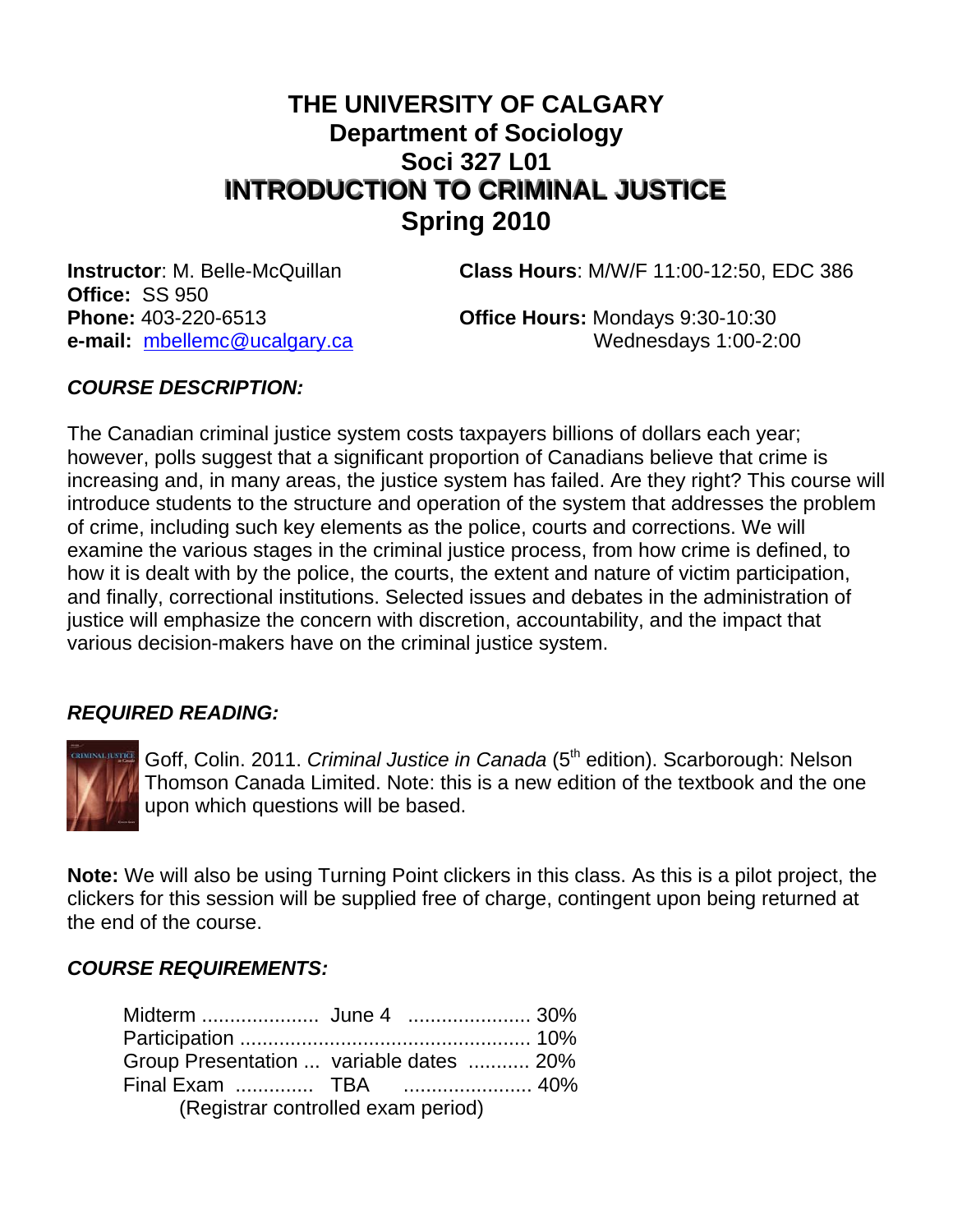### *Please read carefully*

There will be two non-cumulative examinations and each will cover the full variety of course material (including lectures, possible guest speaker presentations, class exercises, assigned readings, videos, etc.). Therefore if, for whatever reason, you are unable to attend class, please consult with your colleagues in order to "catch up" on the material you have missed. There will be no provision for make-up exams or other work for the purpose of improving grades. Be sure that you note the date of the mid-term and the final exam (Spring exam period June 28-30) **before** you make any travel plans. Please read the administrative notices which follow for information regarding a missed exam and other issues of importance.

### **Participation:**

The participation component for the course will be derived in two ways: through completion of in-class exercises and through the use of Turning Point clickers. Five percent of your participation grade will be allotted for the in-class exercises and general participation in the course lectures. The remaining 5% of your participation grade has been specifically assigned to clicker participation. In order to receive participation credit when using your clicker, each of you will have to register your individual clickers. Complete details about the registration process and distribution of clickers will be provided in the first class.

At this point it is unknown as to the total number of clicker questions that will be used in the lectures. However, the number of clicker questions asked in each class will be totaled, a grand total will be calculated, and clicker participation marks will be broken down as follows:

At least 80% of clicker questions answered  $= 5\%$ At least 60% of clicker questions answered  $= 4\%$ At least 40% of clicker questions answered  $= 3\%$ At least 20% of clicker questions answered = 2% Less than 20% of clicker questions answered  $= 1\%$ 

#### **Group Poster Presentations**:

Students will be assigned to groups and asked to produce a poster which will presented at some point during the course. The presentation due dates are indicated on the date/topic chart and you can see they vary dependent upon the Criminal Justice component being discussed in class [e.g. policing, courts, corrections, victims, etc.] Further details about the group poster presentation will be given in class and posted on the BB site.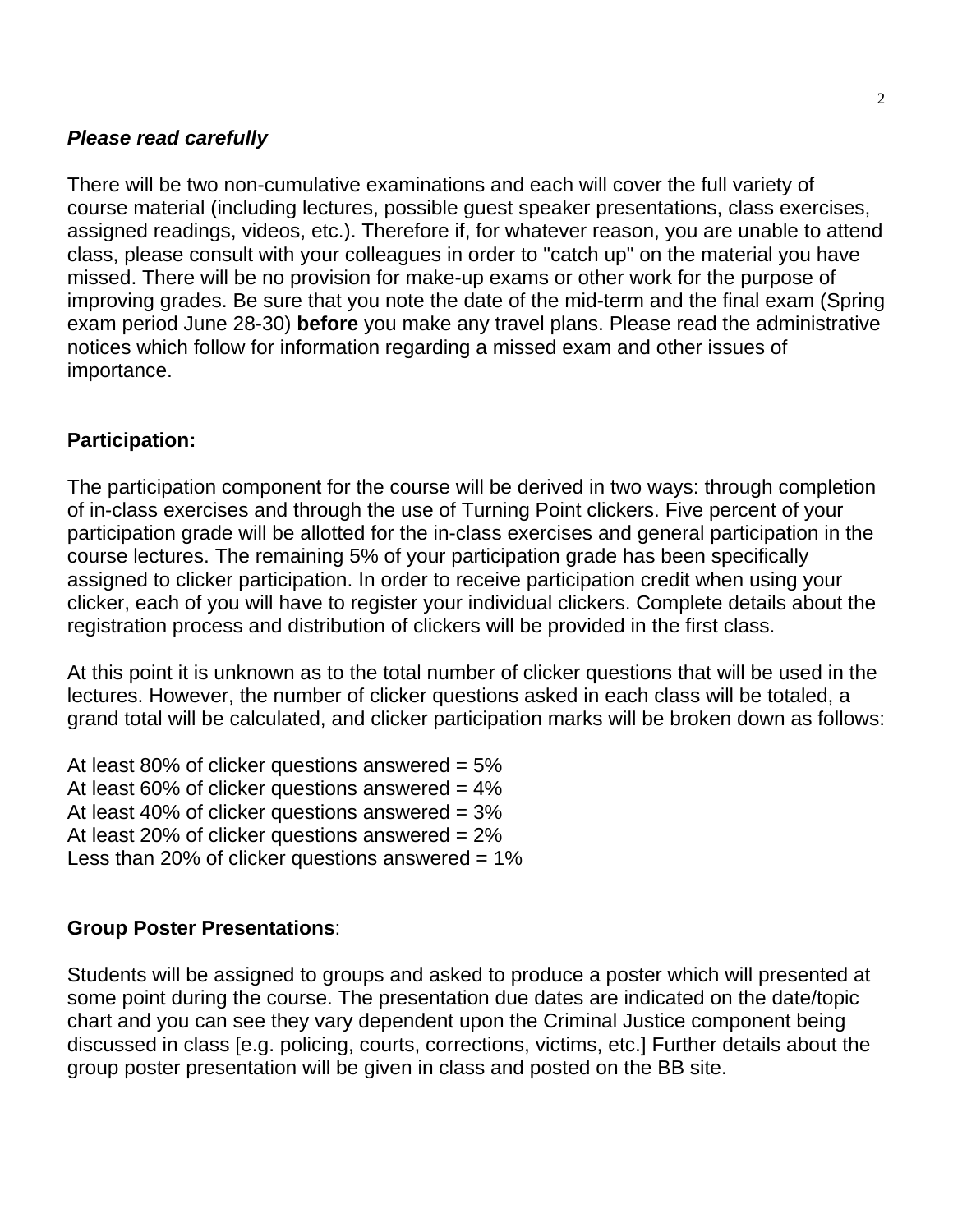### **Laptops in the classroom:**

If you own a laptop, it can be a very effective tool for taking notes in class. Unfortunately, in the past some students who bring laptops to class use them to access the Internet, watch videos, play solitaire, etc. This is very distracting to the professor and students around them. Accordingly, using your laptop for purposes other than taking notes will be considered disruptive behavior. Students caught violating the policy will be asked to cease doing so and may be disallowed from using a laptop in future classes.

# **Administrative Information:**

# **Deferrals**:

If at all possible you must provide advance notice to the instructor if you are unable to take a test or pass in an assignment or essay on time. All requests for deferral of a course component due to health reasons must be accompanied by written documentation as outlined in the University Calendar and should be obtained while the student has the physical or emotional problem rather than after recovery. Deferrals will be allowed in the following circumstances: illness, domestic affliction or religious conviction. Travel arrangements and misreading of the syllabus are not valid reasons for requesting a deferral. Deferrals will not be granted if it is determined that just cause is not shown by the student.

If you have missed a test for a legitimate reason, the instructor can require you to write a "make up" test as close in time to the original test as possible or can choose to transfer the percentage weight to another course component. If the instructor schedules a "make up" test for you, its date and location will be at the convenience of the Sociology Department.

Please note that requests to defer a final examination or to defer term work past the end of a term go through the Undergraduate Programs Office (UPO) and must be processed by the deadlines that are established in the U. of C. Calendar. You can find the forms you need at:

# **Deferred Final Exam Application**:

http://www.ucalgary.ca/registrar/files/registrar/Winter2008DEFERREDFINALEXAMINATIO NS.pdf Deferred Term Work Form: http://www.ucalgary.ca/registrar/files/registrar/defTW.pdf

You must submit these deferral forms to the Social Sciences Associate Dean (Students) through the UPO office: Undergraduate Programs Office, 4th Floor, MacEwan Student Centre. Only the Associate Dean approves requests for deferrals which extend beyond the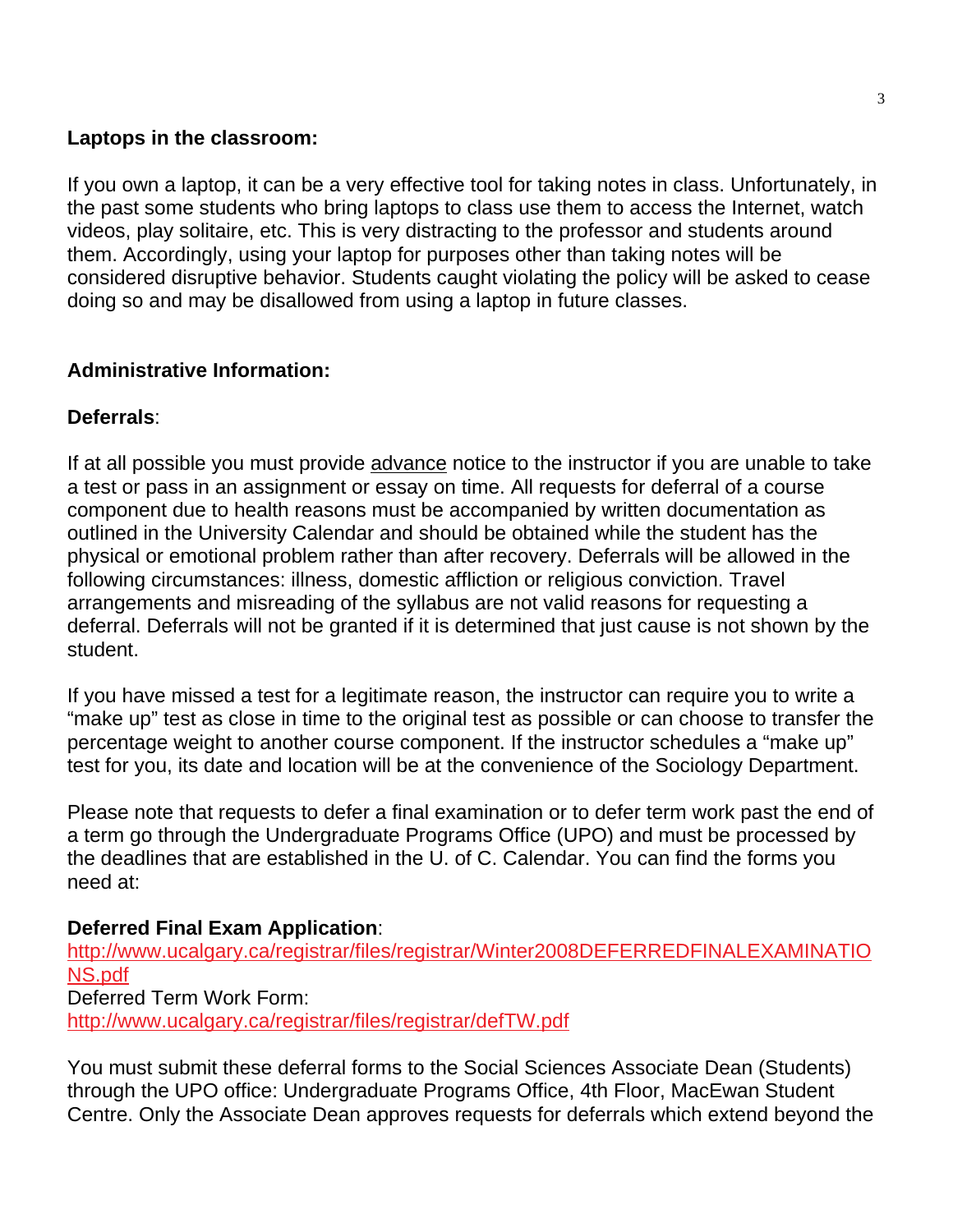end of a term. Instructors are not involved in such decisions. To make an appointment with the Associate Dean, phone (403) 220-8155.

**Ethics Research**: Students are advised that any research with human subjects--including any interviewing (even with friends and family), opinion polling, or unobtrusive observation--must have the approval of the Departmental Ethics Committee. In completing course requirements, students must not undertake any human subjects research without discussing their plans with the instructor, to determine if ethics approval is required.

**Academic Misconduct**: Plagiarism, cheating and other academic misconduct are regarded as serious academic offenses. Students are advised to consult the University Calendar, which presents a Statement of Intellectual Honesty and definitions and penalties associated with cheating, plagiarism, and other academic misconduct.

**The Freedom of Information and Protection of Privacy (FOIP)** legislation disallows the practice of having students retrieve assignments from a public place, e.g., outside an instructor's office or the Department main office. Term assignments must be returned to students individually, during class, or during the instructor's office hours; if a student is unable to pick up her/his assignment s/he may provide the instructor with a stamped, self-addressed envelope to be used for the return of the assignment.

**Safewalk:** The University of Calgary provides a "safe walk" service to any location on Campus, including the LRT, parking lots, bus zones, and campus housing. For Campus Security/Safewalk call 220-5333. Campus Security can also be contacted from any of the "Help" phones located around Campus.

**Academic Accommodation:** Students with a disability, who require academic accommodation, need to register with the Disability Resource Centre (MC 295, telephone 220-8237). Academic accommodation letters need to be provided to course instructors no later than fourteen (14) days after the first day of class. **It is a student's responsibility to register with the Disability Resource Centre and to request academic accommodation, if required.**

**Emergency evacuations:** In the case of fire or other emergency evacuation of this classroom/lab, please proceed to the assembly point by the Food Court in the Professional Faculties Building.

#### **Letter Grade Assignment**:

A letter-grade will be assigned to each student at the end of the semester and submitted to the registrar. Your letter-grade will be assigned according to the following scale: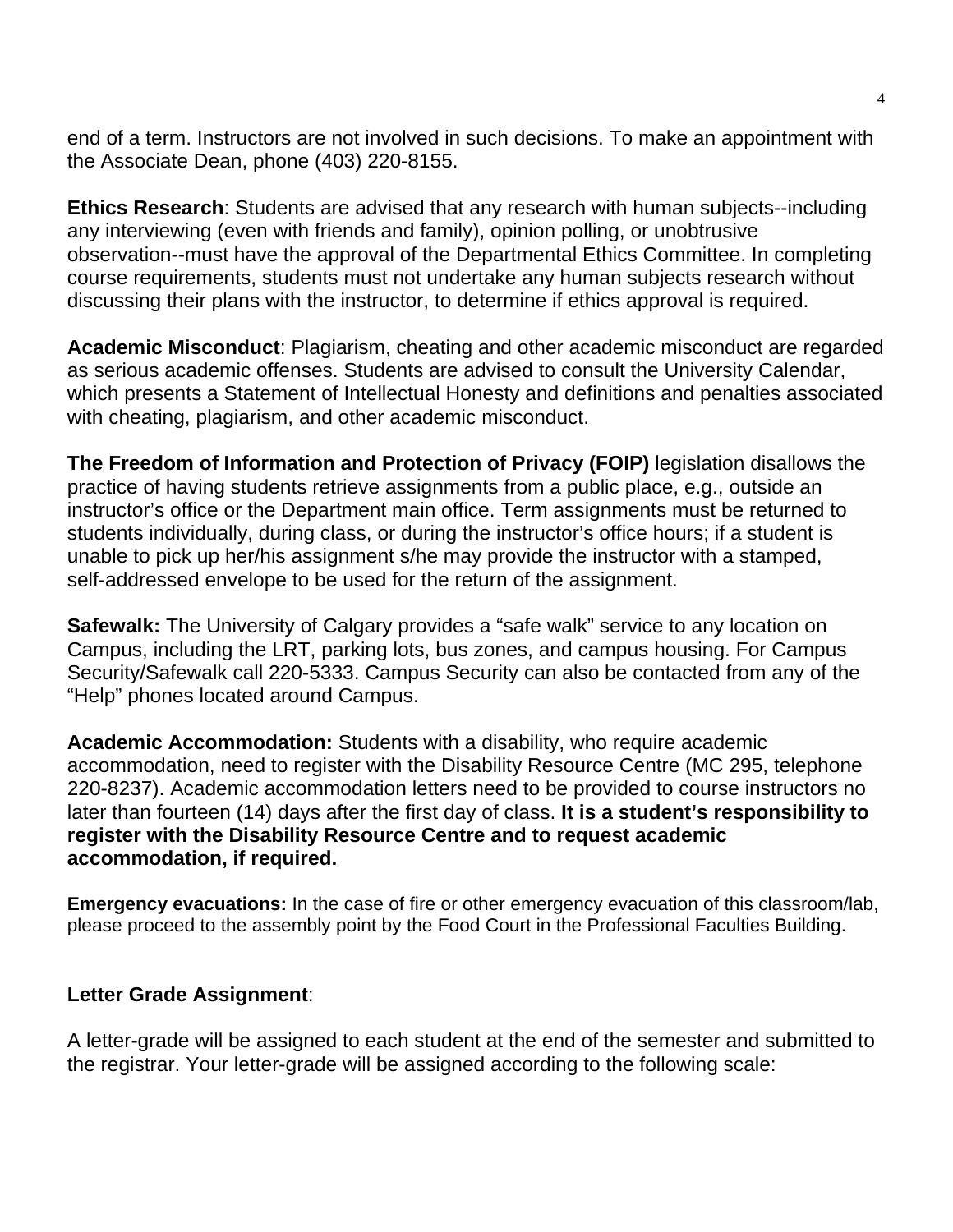| LA+ 95-100  | B+80-84  | l C+ 67-69     | $D+ 54-58$   |
|-------------|----------|----------------|--------------|
| A 90-94     | B 75-79  | $\mid$ C 63-66 | D 50-53      |
| $ A-85-89 $ | B- 70-74 | $C - 59-62$    | F 49 or less |

**Note**: The grades for a course component may be scaled to maintain equity among sections and to conform to departmental norms.

### **Handing in Papers Outside of Class, Return of Final Papers, and Release of Final Grades:**

- 1. When students are unable to submit papers at class, they should make arrangements to hand in their papers directly to the instructor or teaching assistant rather than at the Sociology Department main office.
- 2. Final papers will not be returned through the Sociology Department main office. The Freedom of Information and Protection of Privacy (FOIP) legislation disallows the practice of having students retrieve assignments from a public place, (i.e., outside an instructor's office, the department office, etc.). Students who want their final papers returned by mail must attach a stamped, self-addressed envelope with the paper. Otherwise final papers will only be available for pick-up during the instructor's office hours at the end of this term or the beginning of the next term.
- 3. Final grades are not posted by the Sociology department. They are only available online.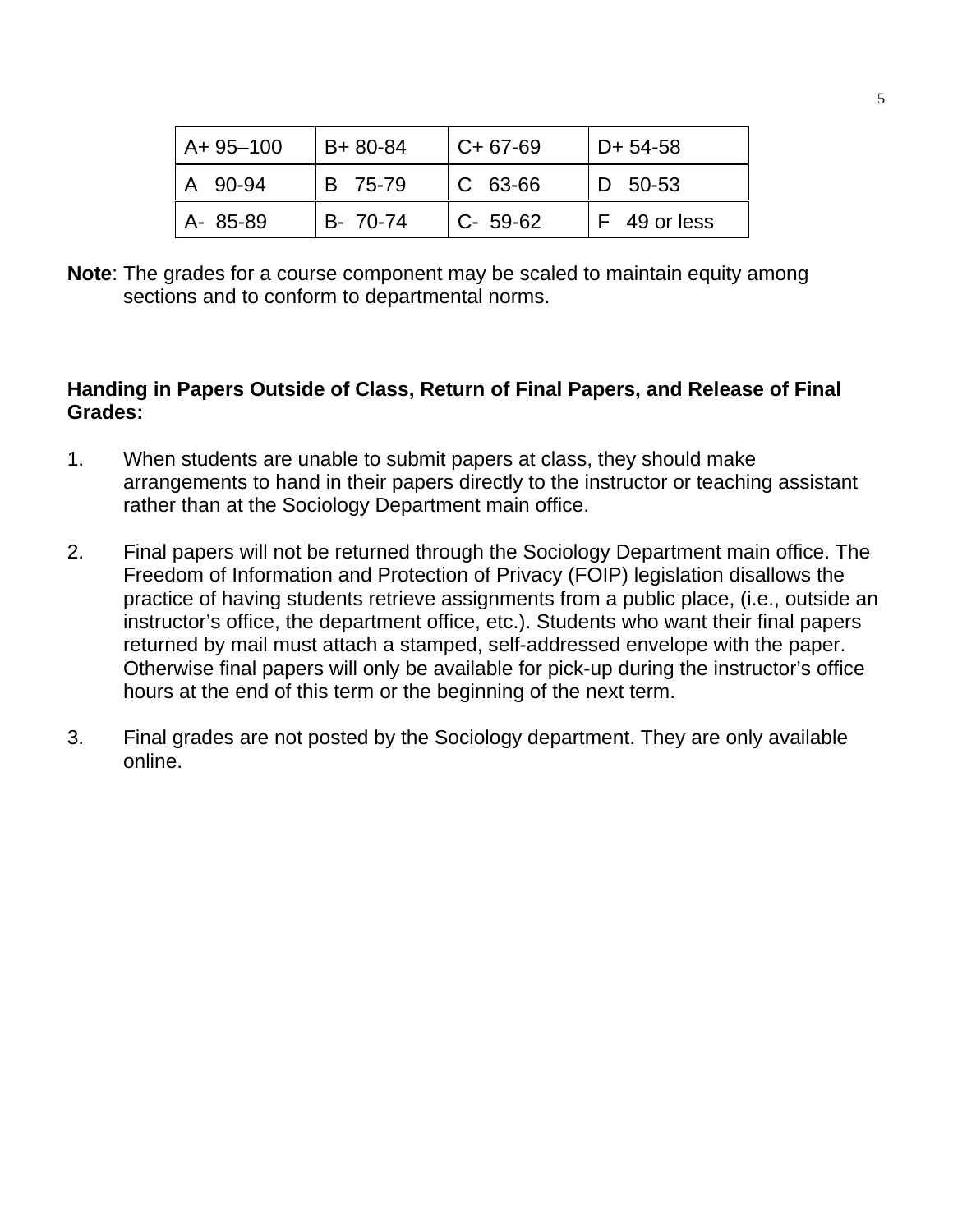# **Syllabus and Readings**

**Note: specific page assignments from each chapter can be found on BB site**

| <b>Date</b>   | <b>Topic</b>                                                      | <b>Readings</b>    |  |
|---------------|-------------------------------------------------------------------|--------------------|--|
| May 17-21     | Introduction to the Criminal<br><b>Justice System (CJS)</b>       | Chap. 1 & 2        |  |
| May 24        | <b>No class</b>                                                   |                    |  |
| May 26        | <b>Control Philosophy &amp; CJ Policy</b>                         | Chap. 3            |  |
| <b>May 28</b> | <b>Policing: organization</b><br><b>Poster Presentations</b>      | Chap. 5            |  |
| May 31        | <b>Policing: issues of concern</b><br><b>Poster Presentations</b> | Chap. 6            |  |
| June 2        | <b>Courts: structure</b>                                          | Chap. 7<br>Chap. 8 |  |
| June 4        | <b>Midterm</b>                                                    |                    |  |
| June 7        | <b>Courts: Sentencing</b><br><b>Poster Presentations</b>          | Chap. 8<br>Chap. 9 |  |
| June 9        | Victim participation in the CJS<br><b>Poster Presentations</b>    |                    |  |